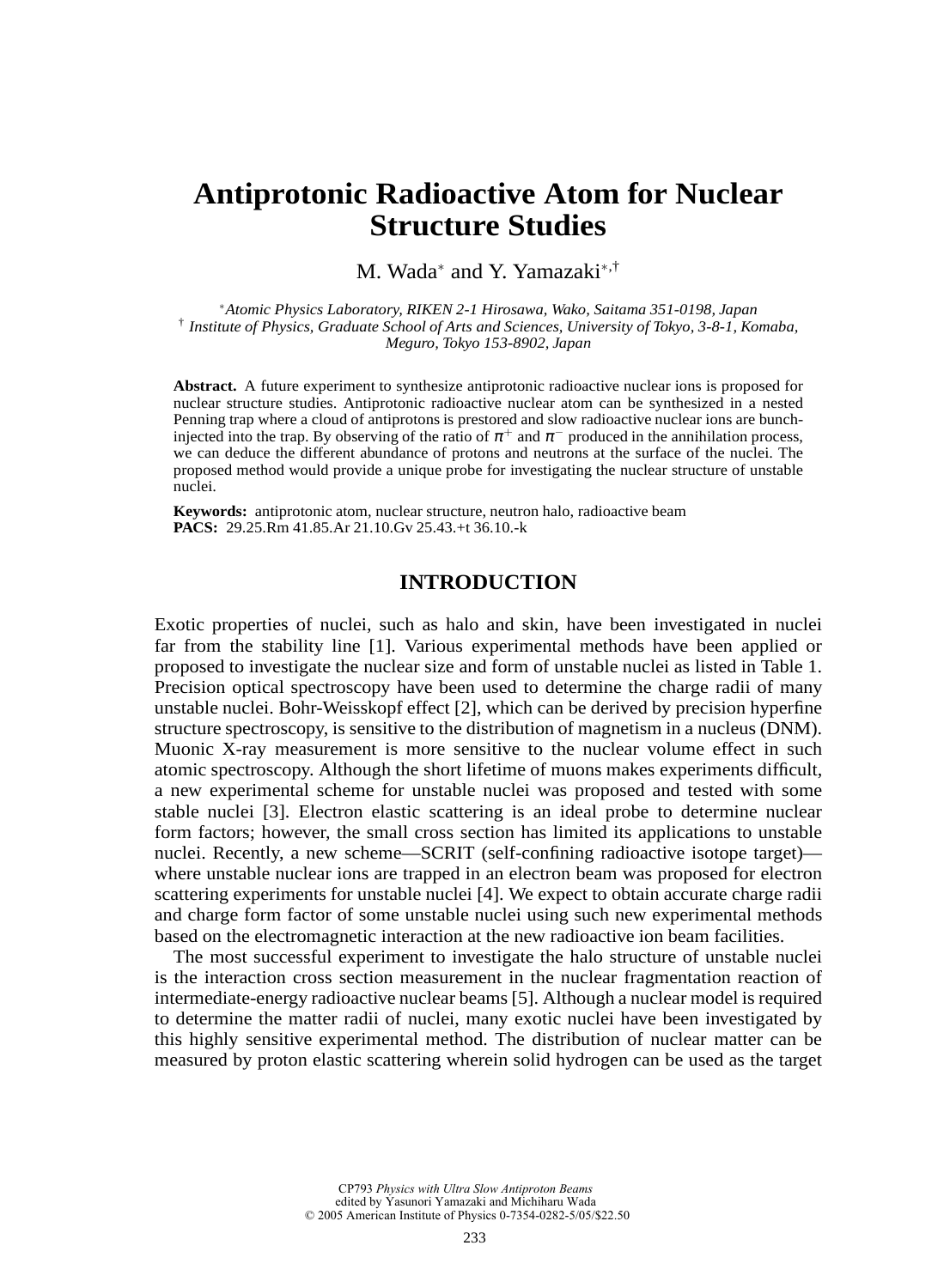| Method                              | Quantity                                                                                             | For RIB                                  |                                                                                                                          |  |  |  |
|-------------------------------------|------------------------------------------------------------------------------------------------------|------------------------------------------|--------------------------------------------------------------------------------------------------------------------------|--|--|--|
| Optical<br>spectro-<br>scopy $(IS)$ | $\langle R_{\text{charge}}^2 \rangle^{1/2}$<br>(Relative)                                            | Possible<br>$(>10^2/s)$                  | Many unstable nuclides of good elements.<br>Only sensitive to protons.                                                   |  |  |  |
| Microwave spectro-<br>scopy (hfs)   | $\langle R_{\rm mag}^2 \rangle^{1/2}$<br>(Relative)                                                  | Possible<br>$(10^2$<br>in<br>trap)       | Bohr-Weisskopf effect (DNM), Only for a<br>few elements such as alkaline-earth.                                          |  |  |  |
| Muonic X-ray                        | $\langle R_{\text{charge}}^2 \rangle^{1/2}$ ,<br>$\langle R_{\rm mag}^2 \rangle^{1/2}$<br>(Absolute) | $(10^{9}$<br>$\lceil 3 \rceil$<br>atoms) | Absolute charge radii, DNM, short $T_{1/2}$ of<br>$\mu$ limits possible nuclides                                         |  |  |  |
| Electron scattering                 | $\rho_{\rm c}(r),(\rho_{\rm mag}(r))$                                                                | [8]<br>$10^{6}$<br>(<br>atoms)           | Charge and magnetic form factors, uni-<br>versal electro-magnetic probe. Small cross<br>section limits possible nuclides |  |  |  |
| Interaction<br>cross<br>section     | $\langle R_{\text{matter}}^2 \rangle^{1/2}$                                                          | Possible<br>(0.01/s)                     | Nuclear matter size. Model is required to<br>determine nuclear rms radii.                                                |  |  |  |
| Proton elastic scat-<br>tering      | $\rho_{\text{matter}}(r)$                                                                            | Possible<br>$(10^3/s)$                   | Nuclear matter distribution. Model is re-<br>quired.                                                                     |  |  |  |
| Antiproton scatter-<br>ing          | $\langle R_{\rm p}^2 \rangle^{1/2}, \langle R_{\rm n}^2 \rangle^{1/2}$                               | Possible<br>[7]                          | Independent determination of proton $\&$<br>neutron rms radii.                                                           |  |  |  |
| Antiprotonic atom                   | $\frac{\rho_{\rm p}}{\rho_{\rm n}}$ surface                                                          | Possible<br>$(>10^3/s)$                  | Different abundances of of protons and<br>neutrons at nuclear surface.                                                   |  |  |  |

**TABLE 1.** Experimental methods for determining the nuclear size and form of unstable nuclei, based on the electro-magnetic (top) and the strong (bottom) interactions.

and an intermediate-energy radioactive ion beam hits the target. Using this scheme even very short-lived nuclei, i.e.,  $T_{1/2}$  < 1 ms, can be investigated.

Recently, two new experiments for unstable nuclei using antiproton were proposed [6, 7]. One is the antiproton ion collision experiment in a storage ring; in this experiment, the absorption cross section of an antiproton by a nucleon of the unstable nucleus is measured at intermediate energy. Since particle identification of the residual nuclei allows us to distinguish proton absorption events and neutron absorption events, the root mean square radii of protons and neutrons in the nucleus can be determined independently. The other experiment is the antiprotonic radioactive atom experiment, which is discussed in this paper.

Different abundances of protons and neutrons at the surface of the nuclei are an important concern for nuclear structure studies. Antiprotonic atoms would be excellent probes for such different nucleon abundance at the surface; this is because annihilation of an antiproton dominantly occurs with a nucleon at the surface of a nucleus and the vanished nucleon can be identified by the total charge of the emitted pions or the residual nucleus.

Antiprotonic atoms have been studied exclusively for stable nuclei by using various experimental methods as shown in Table 2. Antiprotonic atoms were produced by irradiating an antiproton beam on a fixed target material. When an antiproton is captured in an electronic orbital of an atom, it decays to lower levels by radiating Auger electrons and X-rays. The lowest X-ray transition level indicates the matter radius of the nucleus [9]. At a certain level where a sizeable overlapping of the wavefunctions of the antiproton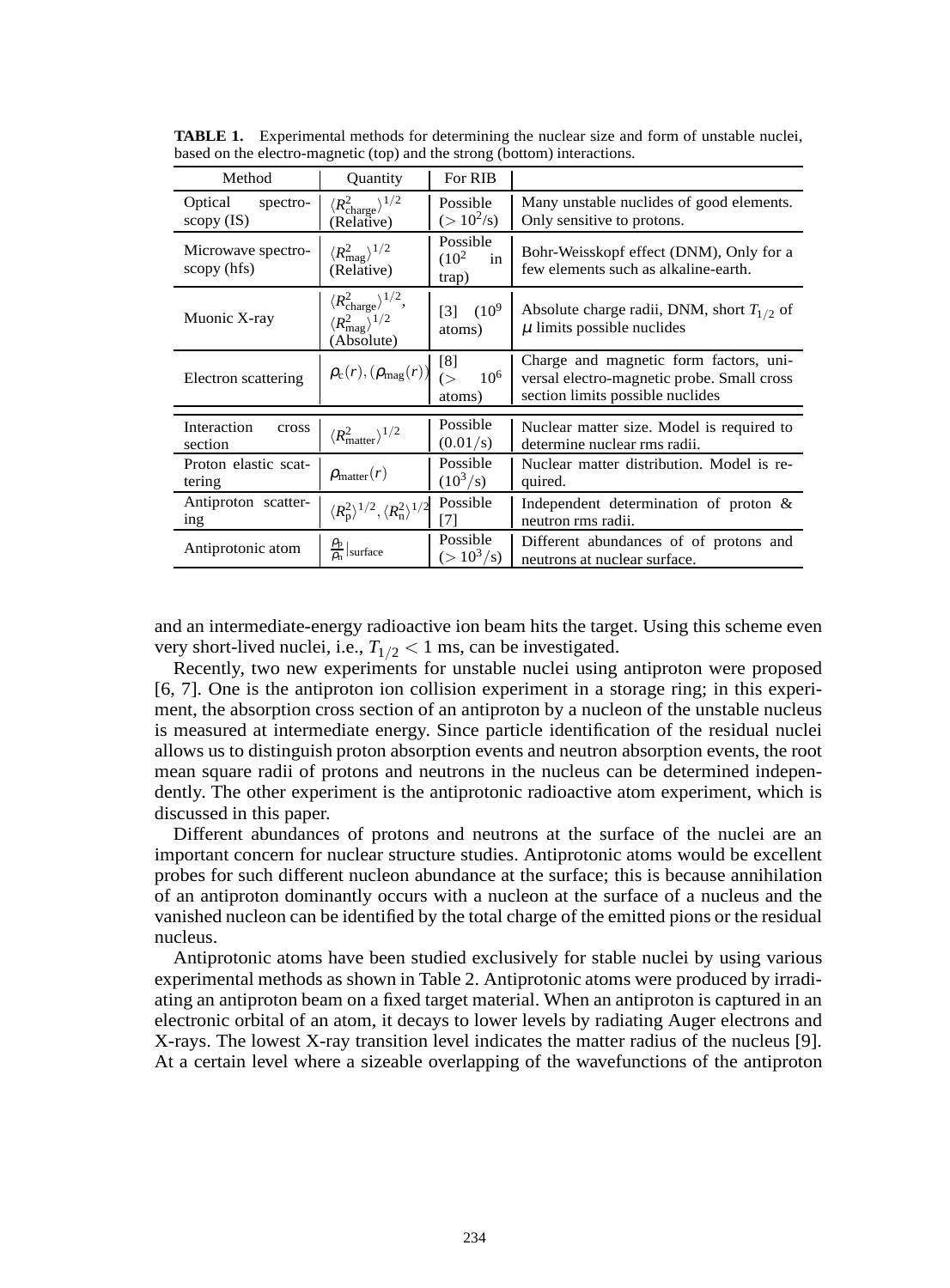| Physical quantity                      | Observable        | Method          | For RIB  | previous studies       |  |
|----------------------------------------|-------------------|-----------------|----------|------------------------|--|
| Nuclear size                           | X-ray             |                 |          | Trzcinska et al [9]    |  |
| p, n abundance at nu-<br>clear surface | Pion's net charge | Calorimetric    |          | Bugg et al [10]        |  |
|                                        |                   | Statistical     | Possible |                        |  |
|                                        | Cold residue      | γ-ray           |          | Jastrzebski et al [11] |  |
|                                        |                   | Recoil momentum | Possible |                        |  |
| Surface<br>nucleon's<br>momentum       | Cold residue      | Recoil momentum | Possible |                        |  |

**TABLE 2.** Experimental methods for antiprotonic atom and obtainable physical quantities

and the nucleons exists, annihilation occurs between the antiproton and a nucleon of the nucleus. The implication of these studies is that the annihilation dominantly occurs with a nucleon at the surface of the nucleus and that it can be determined whether the vanished nucleon is a proton or a neutron based on the following phenomena. One is that  $\bar{p}-n$ and  $\bar{p}$ -p annihilations produce charged pions with a net charge of  $-1$  and 0, respectively. Bugg et al. used a bubble chamber to detect charged pions and identified the annihilated nucleons [10]. The other is the fact that the "cold" residual nucleus  ${}_{N}^{A}Z$  becomes  ${}_{N-1}^{A-1}Z$ and  $^{A-1}_{N}(Z-1)$ , as consequences of  $\bar{p}$ -n and  $\bar{p}$ -p annihilations, respectively. The Warsaw group detected <sup>γ</sup>-rays to identify the cold residues [11].

An important advantage of the pion detection method is its universality. In particular, when nuclei close to the drip line are concerned, other methods are often inapplicable. One or both of residual nuclei,  $^{A-1}_{N-1}Z$  and  $^{A-1}_{N}(Z-1)$ , often become particle-unbound nuclei. Pions can be observed even if the residual nucleus does not exist.

# **FORMATION AND DETECTION OF ANTIPROTONIC RADIOACTIVE ATOMS**

All the previous experiments used a fixed target and a fast antiproton beam. However, such methods are impossible to be applied to radioactive nuclei since the number of radioactive nuclei is always much smaller compared to that of stable nuclei and they decay within finite lifetimes. The sensitivity of the detection methods should also be high for such a limited number of radioactive species. In our proposal, therefore, we use a cloud of antiprotons trapped in a Penning trap as the target and singly ionized slow radioactive nuclear ions as projectiles [6]. Figure 1 shows a schematic potential diagram of the nested Penning trap. In this figure, negatively charged antiprotons are confined in a positive well at the center of a nested trap while positively charged slow ions are bunch-injected into the negative outer well of the trap.



**FIGURE 1.** Potential diagram of the nested Penning trap for the  $\bar{p}$ -RI atom.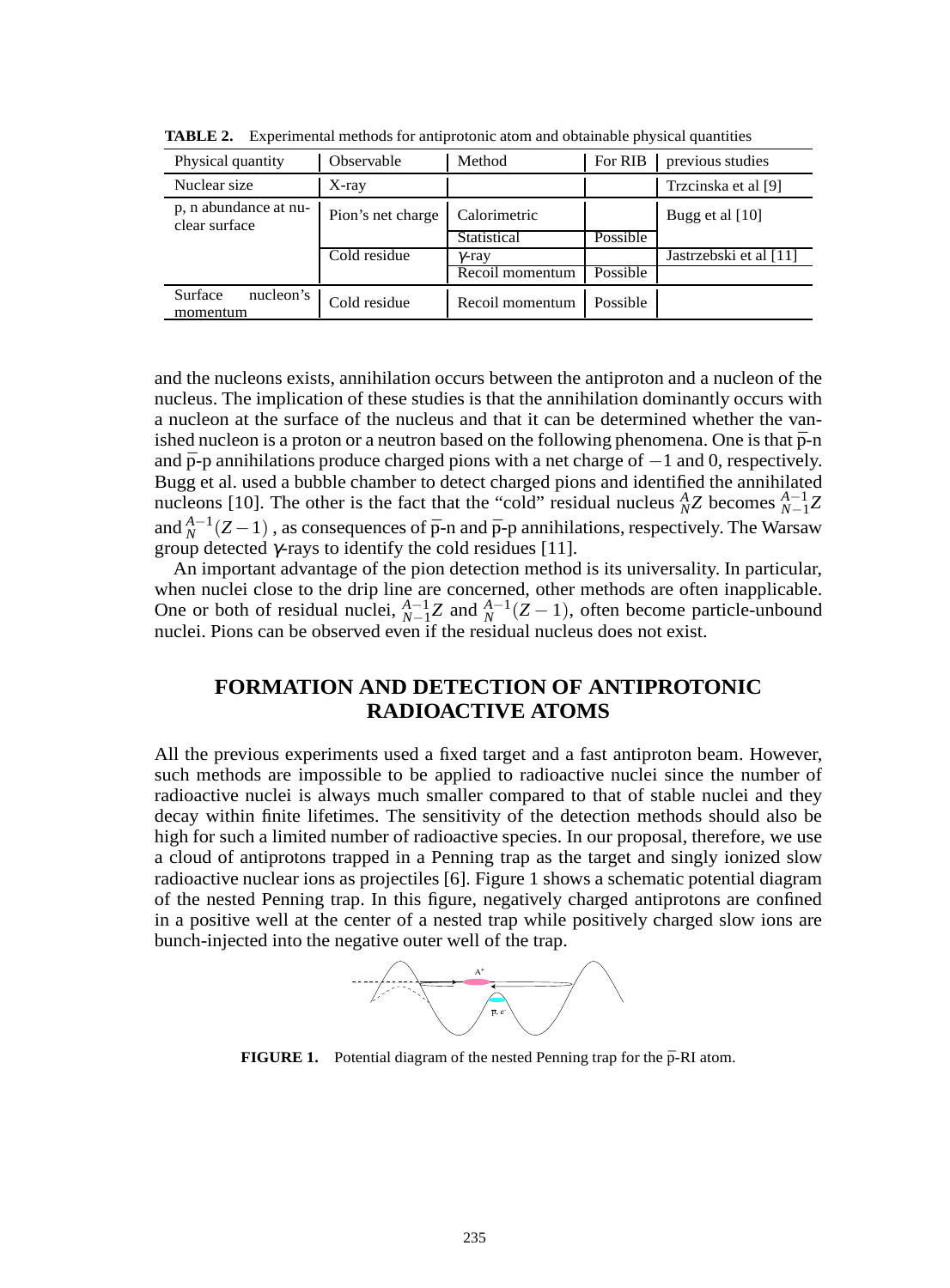Among several detection schemes, statistical analysis of the ratio of the detected  $\pi^+$ to  $\pi^-$  is the most feasible and universal method for antiprotonic radioactive atoms. The detection efficiency for  $\gamma$ -rays is much lower than that for charged pions and the radiochemical method is not effective for nuclei close to the drip line. The detection of X-rays enables us to investigate the matter radii of nuclei, however, the detection efficiency is also limited if all possible geometries are considered. Furthermore, the matter radii can be measured quite easily, for instance, by the measurements of the total interaction cross sections in intermediate energy reactions. The particle identification of recoiling residual nuclei is also a potential method for antiprotonic radioactive atoms. Details of the detection scheme will be discussed in a later section. Here, we focus on the detection of charged pions, so far.

#### **Production rate**

The antiproton capture cross sections of slow singly charged ions were theoretically estimated by Cohen [12] and they are as large as those of neutral atoms (Fig. 2). A typical value is  $4 \times 10^{-16}$  cm<sup>2</sup> for <sup>11</sup>Li<sup>+</sup> ions when the relative energy is 0.1 atomic units which corresponds to a  ${}^{11}Li^+$ -beam energy of 33 eV in the antiproton rest frame. Assuming that the number of trapped antiprotons is  $5 \times 10^6$  [13] and that they are confined within 1 mm<sup>2</sup>, the target density is  $N(\bar{p}) = 5 \times 10^8$  cm<sup>-2</sup>. Slow RI ions are bunch-injected into a nested trap and they pass through the antiproton cloud for  $5 \times 10^5$  s<sup>-1</sup> if the ions are 33 $eV$ <sup>11</sup>Li<sup>+</sup> and the trap length is 4 cm. Since we are mainly interested in very short-lived nuclei, we assume a short measurement cycle of 10 ms, in which only 10 RI ions are involved when the RI beam intensity is  $10^3$  s<sup>-1</sup>. Then, the production rate per cycle is  $Y = 4 \times 10^{-16} \cdot 5 \times 10^8 \cdot 10 \cdot 5 \times 10^3 = 1 \times 10^{-2}$ . Thus, in total one antiprotonic- <sup>11</sup>Li<sup>++</sup> ion can be produced per second. This is quite a feasible number.



**FIGURE 2.** Theoretically evaluated capture cross section of antiproton in  $Li<sup>+</sup>$  ion and neutral atom [12].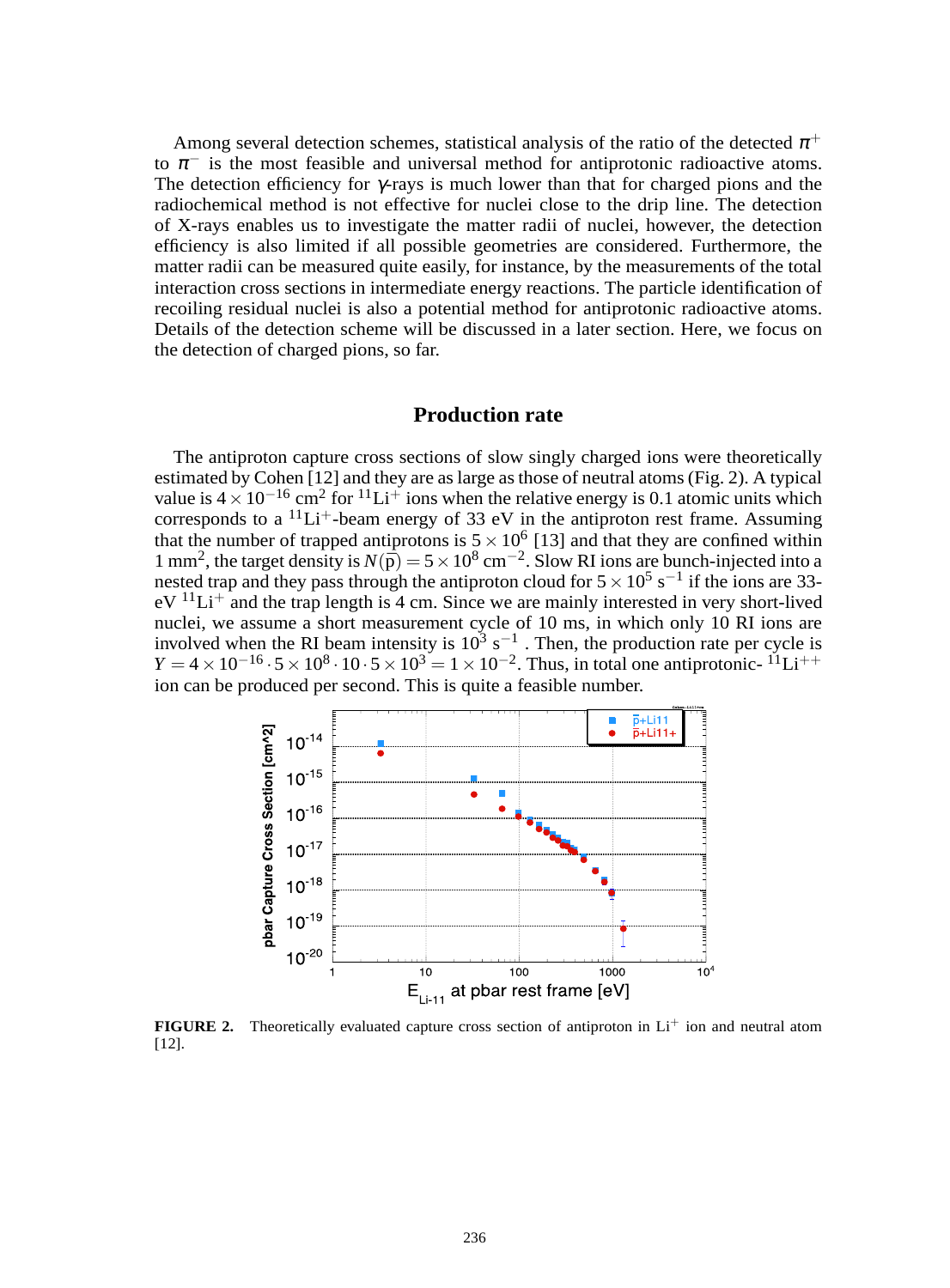#### **Detector setup**

The purpose of the detectors is to identify the polarity of the charged pions from annihilation events. A stack of position sensitive detectors (PSDs) cylindrically covers the nested trap in order to track the path of the charged pions. The polarity can be deduced from the deflection direction in a high magnetic field (∼5 T) and noise events from the annihilations that are not caused in the center of the trap can be discriminated. For the charged pions with an energy between 100 MeV to 400 MeV, the curvatures of the paths under 5 T are ∼100 to ∼200 mm. If three layers of detectors are located 10 mm apart from one another, the position at the central layer is shifted by more than 0.5 mm from the other two layers. A relatively simple PSD can be used for this purpose and several types of detectors are candidates—silicon PSD, multi-wire gas counter, fiber scintillators and so on.

Discrimination of the background events is an important concern for the detector setup. The major background events are: 1) energetic protons directly emitted from the annihilated nucleus, 2)  $\gamma$ -rays due to uncharged pions and X-rays from cascade, and 3) pions produced in the annihilation events with background gas. Protons and  $\gamma$ -rays can be discriminated by the response of the detectors and also by the curvature of the paths in the tracking detectors. Note that the multiplicity of direct proton event is as small as one [14]. Pions originating to the background gas would have the biggest effect, since  $10<sup>7</sup>$  antiprotons in a trap with a long storage lifetime of one day already annihilate at a rate of 100 Hz, which is much higher than the expected true event rate. However, the residual gas is almost purely  $H_2$  at cryogenic temperature, i.e., such an annihilation does not produce any recoil nuclei. If we detect a recoil nucleus coincident with pions, we can clearly identify a true event. Figure 3 shows the detection efficiencies of recoil ions obtained by using a detector with a diameter of 40 mm located at a distance of 400 mm from the center of the trap under a magnetic field of 5 T. Even if the solid angle is as small as 0.06%, high efficiencies are expected—especially for heavier ions—due to the presence of the strong magnetic field.



**FIGURE 3.** Detection efficiencies of recoil ions from annihilation events.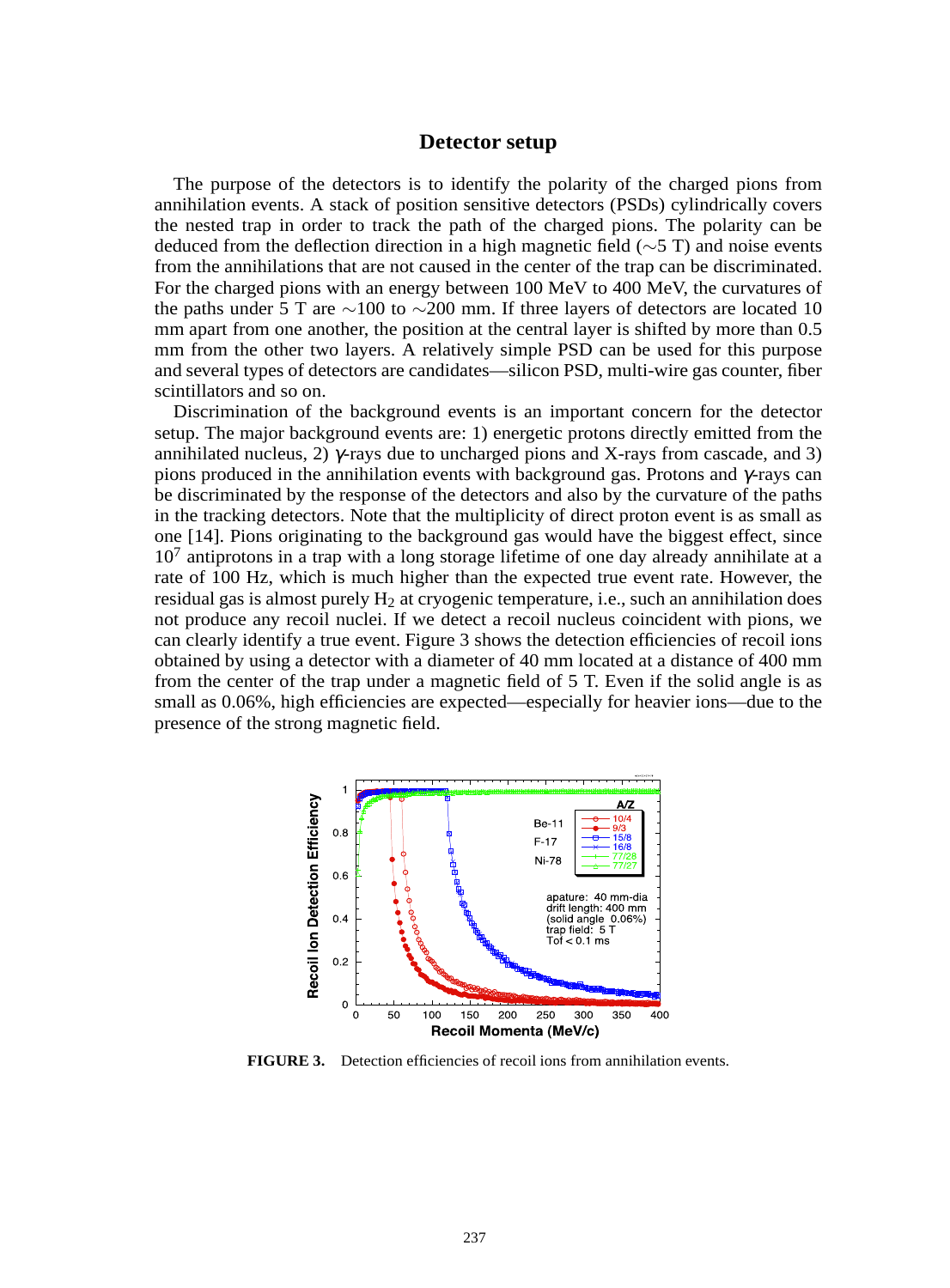The detector of recoil ions can be used not only to eliminate background events but also to identify the recoil particles, if the position of the detected ions in the recoil ion detector and the position of the annihilation point are accurately measured. The relation of the longitudinal distance between the two positions, *L*, and the radial distance between the two positions, *d*, is expressed as

$$
d = 2\frac{m}{qB}\sqrt{\frac{2E}{m}\left(\frac{L}{tof}\right)^2}\left|\sin\left(\frac{qB}{2m}tof\right)\right|
$$
 (1)

where  $E$  is the kinetic energy of ions;  $m$ , mass;  $q$ , charge;  $B$ , magnetic field and  $to f$ , time-of-flight. Here we see that even the kinetic energy of recoil ion can be determined from the measured quantities. However, it should be noted that accurate measurement of the annihilation position to determine the kinetic energy is difficult by means of the present technique. Further development is required for this particular purpose.

#### **SIMULATION AND ANALYSIS**

The simplest statistical analysis of the pion detection method is to compare the ratio of the total numbers of detected  $\pi^-$  and  $\pi^+$  throughout a measurement. This yields the nucleon density ratio  $\rho(n)/\rho(p)$  at the surface of a nucleus,  $R_{n/p}$ , even if the detection efficiency of charged pions is low. Note that if all the charged pions can be detected, a single event can determine the net charge of an annihilation event; therefore  $\bar{p}$ -n or  $\bar{p}$ -p annihilation events can be distinguished each other. However, the detection efficiency cannot be unity in usual cases. A simulation (Fig. 4) shows that the nucleon density ratio at the surface  $R_{\text{n/p}}$  can be obtained with a 5% accuracy from  $5 \times 10^5$  antiprotonic atoms.

If the detection efficiency is reasonably high, the multiplicity of detected charged pions (*M*) and their total charge per event  $(\Sigma_c)$  can be measured; this provides useful infor-



**FIGURE 4.** Simulated ratio of the total number of  $\pi^-$  to that of  $\pi^+$  plotted as function of  $R_{n/p}$ . The error bar shows the statistical error when  $5\times10^5$  antiprotonic atoms are formed and charged pions produced by annihilation are detected with a 50% efficiency.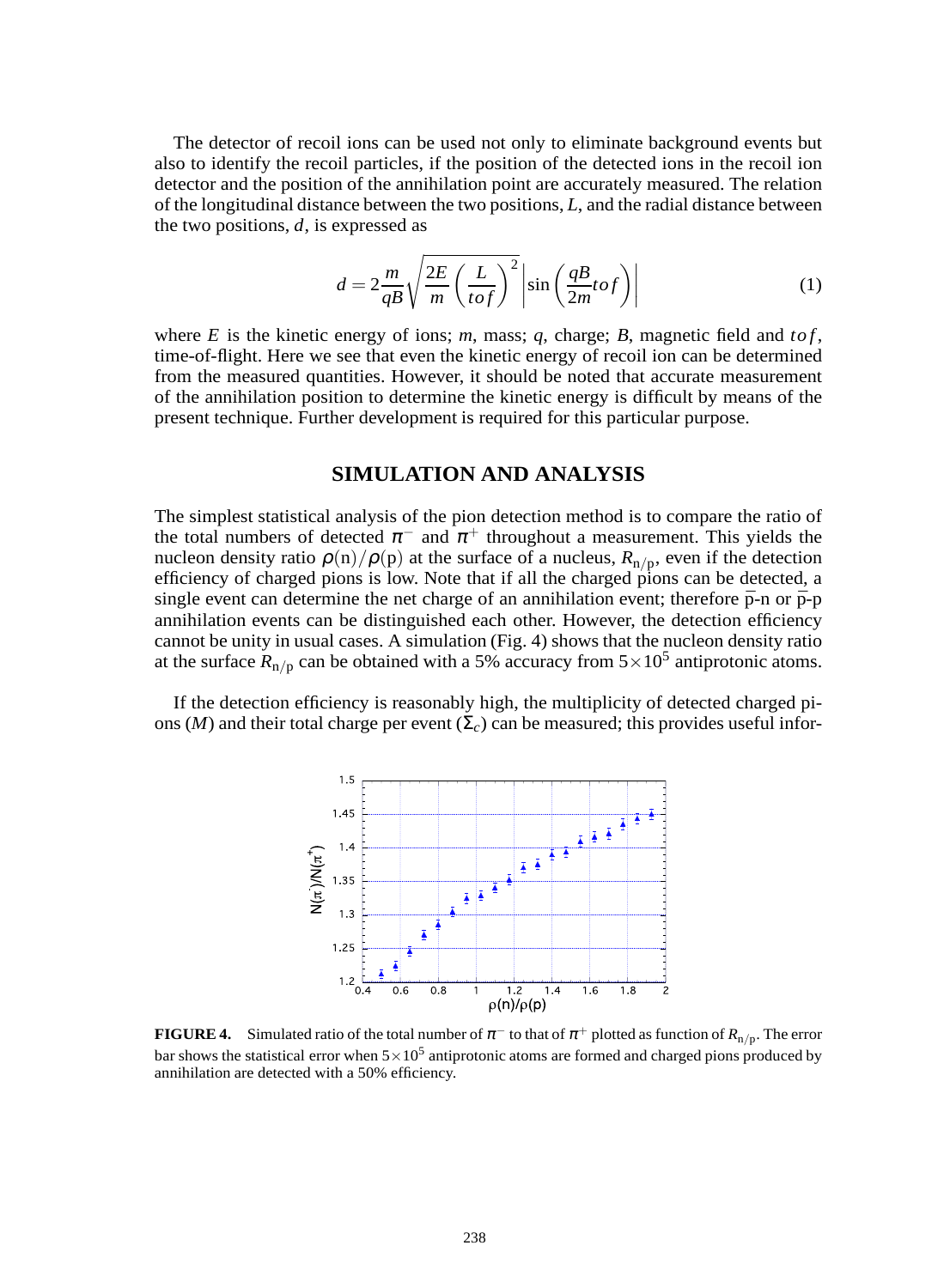| $M\backslash \Sigma_c$ | -5 |               | $-3$     | $-2$     | -1       |          | $+1$     | $+2$     | $+3$     | $+4$         |               |
|------------------------|----|---------------|----------|----------|----------|----------|----------|----------|----------|--------------|---------------|
|                        | 0  | 0             | $\Omega$ |          |          |          |          | 0        | $\Omega$ | 0            | $(11386)^{*}$ |
|                        |    | 0             | 0        |          | 17223    |          | 11233    |          |          | 0            | 28456         |
|                        | 0  | 0             | $\Omega$ | 7530     | $\Omega$ | 21437    | $\Omega$ | 2844     | $\Omega$ | $\mathbf{0}$ | 31811         |
|                        | 0  | $\Omega$      | 1029     | 0        | 11901    | $\Omega$ | 6591     | 0        | 179      | $\mathbf{0}$ | 19700         |
|                        | 0  | 44            | 0        | 1904     | $\Omega$ | 4394     | 0        | 519      | $\Omega$ | 5            | 6866          |
|                        |    | 0             | 99       | 0        | 979      | $\Omega$ | 451      | 0        | 13       | $\mathbf{0}$ | 1543          |
|                        |    | $\mathcal{D}$ | $\Omega$ | 75       | $\Omega$ | 133      |          | 14       | $\Omega$ | 0            | 224           |
|                        |    | 0             |          | $\Omega$ |          |          |          | $\Omega$ | $\Omega$ | $\Omega$     | 11            |
|                        |    | 0             |          |          |          |          |          | 0        | 0        | $\Omega$     |               |
|                        |    |               |          |          |          |          |          |          |          | $\theta$     |               |
|                        |    | 46            | 1129     | 9510     | 30111    | 25965    | 18278    | 3377     | 192      | 5            | 88612         |

**TABLE 3.** Simulated histogram of the multiplicity of charged pions (row) and the total charge per event (column) under a typical experimental condition:  $R_{n/p} = 1.0$ ,  $\varepsilon_{+} = \varepsilon_{-} = 0.6$ ,  $\omega_+ = \omega_- = 0.1, \lambda_+ = \lambda_- = 0.1$ . The number of total annihilation event is 10<sup>5</sup> .

<sup>∗</sup> unobservable events

mation [15]. The observation probabilities of charged pions are functions of the charge of annihilated nucleons, the initial multiplicities of  $\pi^{0,\pm}$ , the absorption or charge exchange probabilities ( $\omega_{\pm}$ ) of  $\pi^{\pm}$  by the residual nucleus, the charge exchange probabilities ( $\lambda_{\pm}$ ) of  $\pi^0$ , and the detection efficiencies ( $\varepsilon_{\pm}$ ). The double charge exchange probabilities can be ignored. Assuming 60% detection efficiencies of charged pions and other relevant experimental parameters, observed events are simulated and histogrammed in terms of *M* and  $\Sigma_c$  (Table 3). The initial multiplicities of  $\bar{p}$ -p and  $\bar{p}$ -n annihilations are obtained from literature [16].

The count distribution of each cell depends not only on  $R_{n/p}$  but also on  $\varepsilon_{\pm}$ ,  $\omega_{\pm}$ , and  $\lambda_{+}$ . If these parameters are sufficiently orthogonal to each other, they can be obtained by fitting the measured values like Table 3. While  $\varepsilon_{\pm}$  and  $\omega_{\pm}$  are strongly correlated,  $R_{\text{n/p}}$ and  $\lambda_{\pm}$  cause reasonably independent effect to the values of the histogram. Figure 5 is an example simulation result of their dependences. Here, we evaluate only the projected histograms of  $M$  and  $\Sigma_c$ , which correspond to the rightmost column and the bottom row of Table 3—not each cell of the table. Evidently, *M* has small dependence on  $R_{n/p}$  while  $\Sigma_c$  is strongly dependent on  $R_{\text{n/p}}$ . Increases in  $\lambda_-$  and  $\omega_+$  or decreases in  $\lambda_+$  and  $\omega_$ cause a similar global effect of lowering the average charge; however, the trend of each values shows a different dependence.

## **EXPERIMENTAL LOCATIONS**

The proposed experiment requires the simultaneous availability of slow radioactive nuclear beams and trapped antiprotons. To date, a large number of trapped antiprotons have only been available at the CERN antiproton decelerator facility (AD). If a beam transport line can be build from CERN ISOLDE to AD, it can be a possible location for the experiment proposed in this study. The other possibility at CERN is to bring trapped antiprotons from AD to ISOLDE by using a portable trap. In this scheme, a long beam transport line for slow RI-beams from ISOLDE is not needed. On the other hand, if such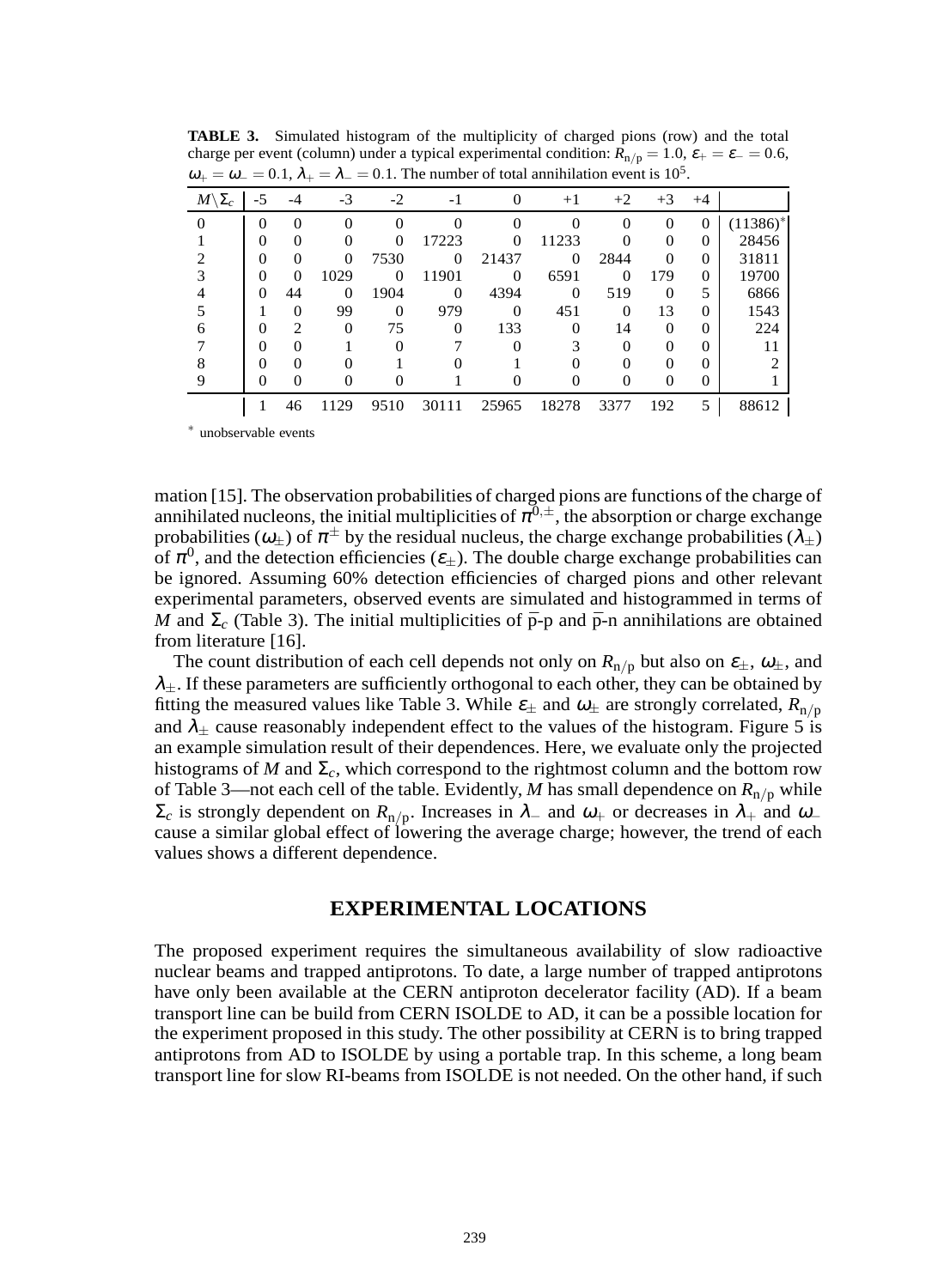

**FIGURE 5.** Simulation of the dependence of the detected charged pion's multiplicity (left (a, c)) and the total charge per event (right (b, d)) on the charge exchange probability  $\lambda_{\pm}$  (top (a, b)) and on the absorption probability  $\omega_{\pm}$  (bottom (c, d)). For a) and b),  $\lambda_{-}$  and  $\lambda_{+}$  are scanned from 0.0 to 0.2 while the other parameters are fixed:  $\epsilon_{\pm} = 0.6$ ,  $\omega_{\pm} = 0.1$  and  $\lambda_{+} = 0.1$  for the three left scans ( $\lambda_{-} = 0.1$  for the three right scans). For c) and d),  $\omega_+$  (three left scans) and  $\omega_-$  (three right scans) are scanned from 0.0 to 0.2 when  $\lambda_{\pm} = 0.1$ .  $R_{n/p}$  is set for three extreme cases:  $\infty$  (neutron only), 1.0 (equal distribution) and 0.0 (proton dominant).

a portable trap is realized for antiprotons and the trapping lifetime is sufficiently long, trapped antiprotons can be brought to RI beam facilities around the world. One candidate is SLOWRI at RIKEN RIBF [17]. This facility in Japan, which is under construction, aims to provide slow and trapped RI beams of thousands of unstable isotopes of all atomic elements using a superconducting heavy ion cyclotron, the projectile fragment separator BigRIPS, and an RF ion guide. One of the planned experiments at SLOWRI is  $\bar{p}$ -RI. Since the trapping lifetime of the portable trap must be more than one week, technical evaluation of the vacuum technologies for such a trap is currently being done. As regards other future facilities, FAIR at GSI is an important candidate. This facility will provide us trapped antiprotons at FLAIR, and the low-energy branch of NUSTAR will provide us universal slow RI beams. Thus we propose antiprotonic radioactive atom